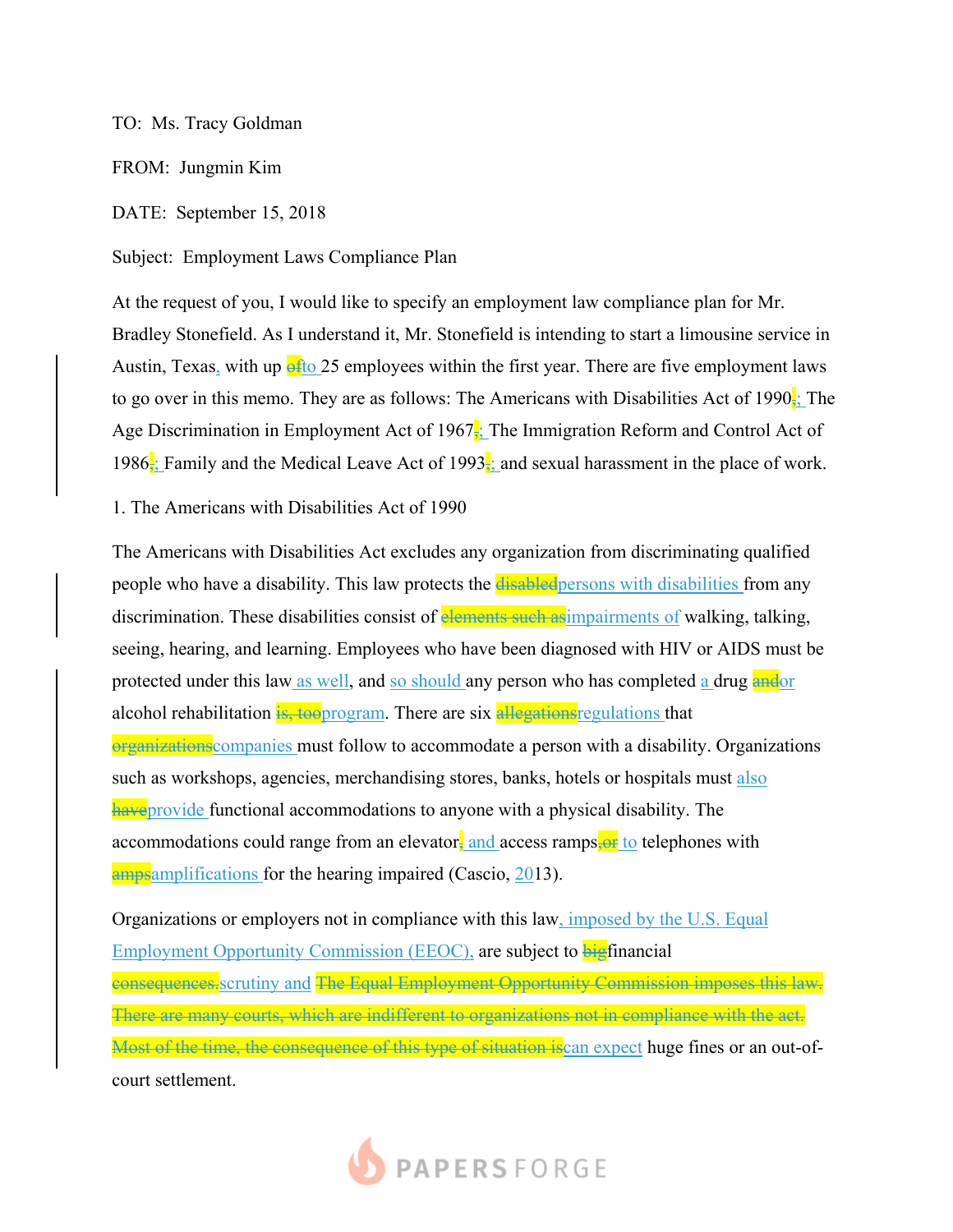## 2. The Age Discrimination in Employment Act of 1967

This act disallows any discrimination in pay, benefits, or continued employment for anyone who is 40 or older. This law stops organizations from selecting older employees when it is time for layoffs. If the organization claims the layoff was based on lack of performances of employees, he or she must appeal provide proof to show the courts (Cascio, 2013). If there are reports of an organization disobeying the age discrimination act, the **Equal Employment Opportunity** Commission EEOC is informed. The Equal Employment Opportunity Commission It will do an investigation ofinvestigate the noncompliance. If The Equal Employment Opportunity finds the employer in a potential violation of this the act, an attempt and will be made to contact the employee who was accused. if the employer is found guilty. There will be a meeting set up The meetings may be arranged between each personthe employer and the employee, and if the parties involved to come to some kind of agreement. If he or she cannot reach an agreement, the accusedemployee will have a time window of 90 days to file a grievance (Russell, 2013).

## 3. The Immigration Reform and Control Act of 1986

This specific There is no exemption from this law has to be followed by every organization, even if he or she only employs one employee. If an organization hires an employee who is not legally approved employs only one employee. If a job applicant doesn't have legal authorization to work in the United States U.S., the organization company is not permitted allowed to hire him/her, and similarly, is also prohibited to continue to employ him or her or hire any others. If benefit from the **employee has** services of individuals whose work authorization has expired. Employees with the appropriate identification documentation to legally work in the United States, he or she U.S. must give the employer provide their employers with the correct identification and work approval. This identification most of the timeusually comes in the form of a green card. Organizations are not permitted to, whether small or large, cannot discriminate a person's against individuals on the basis of their **citizenship or national origin** no matter the size of the organization (Casico, 2013).

If the an employee haspossesses the proper paperwork to work in the United States, the U.S., an organization is required to take consider the potential application of such an employee, into eonsideration. If and an act of discrimination by the organization discriminates, there could bemay result in severe penalties the employee should face. If an organization hires.